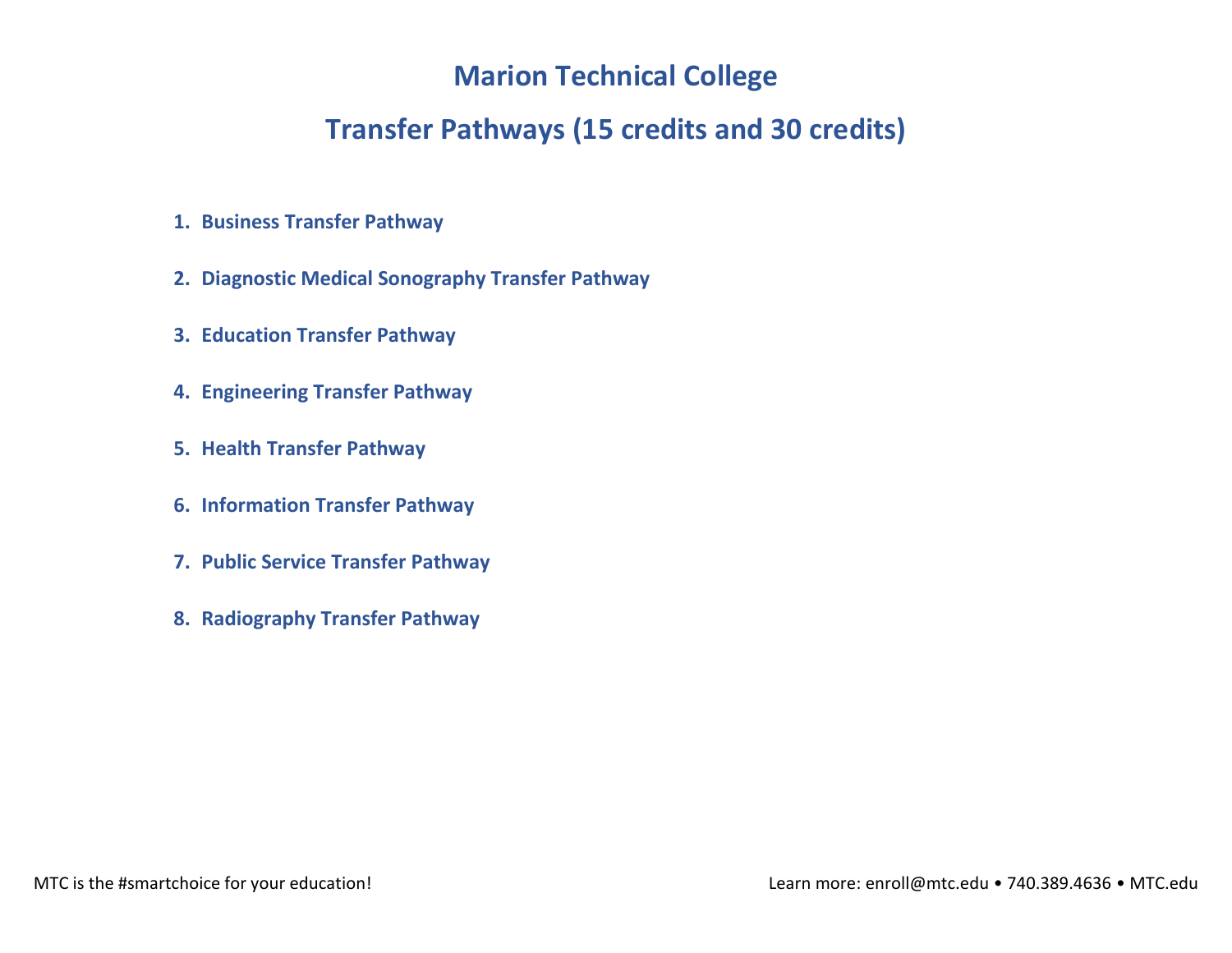#### **Business Transfer Pathway**

**Marion**<br>Technical College

# College Credit Plus (CCP)

#### 15 Credits

| <b>JUNIOR YEAR</b> |                                            |                                       | <b>SENIOR YEAR</b>                    |                                              |                                         |  |
|--------------------|--------------------------------------------|---------------------------------------|---------------------------------------|----------------------------------------------|-----------------------------------------|--|
| <b>Summer</b>      | Fall                                       | <b>Spring</b>                         | <b>Summer</b>                         | Fall                                         | <b>Spring</b>                           |  |
|                    | <b>ENG 1400</b><br>Oral Communications (3) | OIS 1240<br>Computer Applications (3) | <b>ECN 2000</b><br>Microeconomics (3) | <b>ENG 1000</b><br>English Composition I (3) | MKT 2030<br>Principles of Marketing (3) |  |
|                    |                                            |                                       |                                       |                                              |                                         |  |
|                    |                                            |                                       |                                       |                                              |                                         |  |

## **Business Transfer Pathway**

College Credit Plus (CCP)

| <b>JUNIOR YEAR</b> |                                              |                                               | <b>SENIOR YEAR</b>                                 |                                                         |                                         |
|--------------------|----------------------------------------------|-----------------------------------------------|----------------------------------------------------|---------------------------------------------------------|-----------------------------------------|
| <b>Summer</b>      | Fall                                         | <b>Spring</b>                                 | <b>Summer</b>                                      | Fall                                                    | <b>Spring</b>                           |
|                    | <b>ENG 1000</b><br>English Composition I (3) | <b>ENG 1400</b><br>Oral Communications (3)    | <b>ECN 000</b><br>Microeconomics (3)               | <b>BUS 2150</b><br>Legal Environment of<br>Business (3) | MKT 2030<br>Principles of Marketing (3) |
|                    | OIS 1240<br>Computer Applications (3)        | <b>ENG 1100</b><br>English Composition II (3) | <b>HSS 2020</b><br>Ethnic & Cultural Diversity (3) | ACC 1000<br>Financial Accounting (3)                    | SOC 1200<br>Sociology (3)               |
|                    |                                              |                                               |                                                    |                                                         |                                         |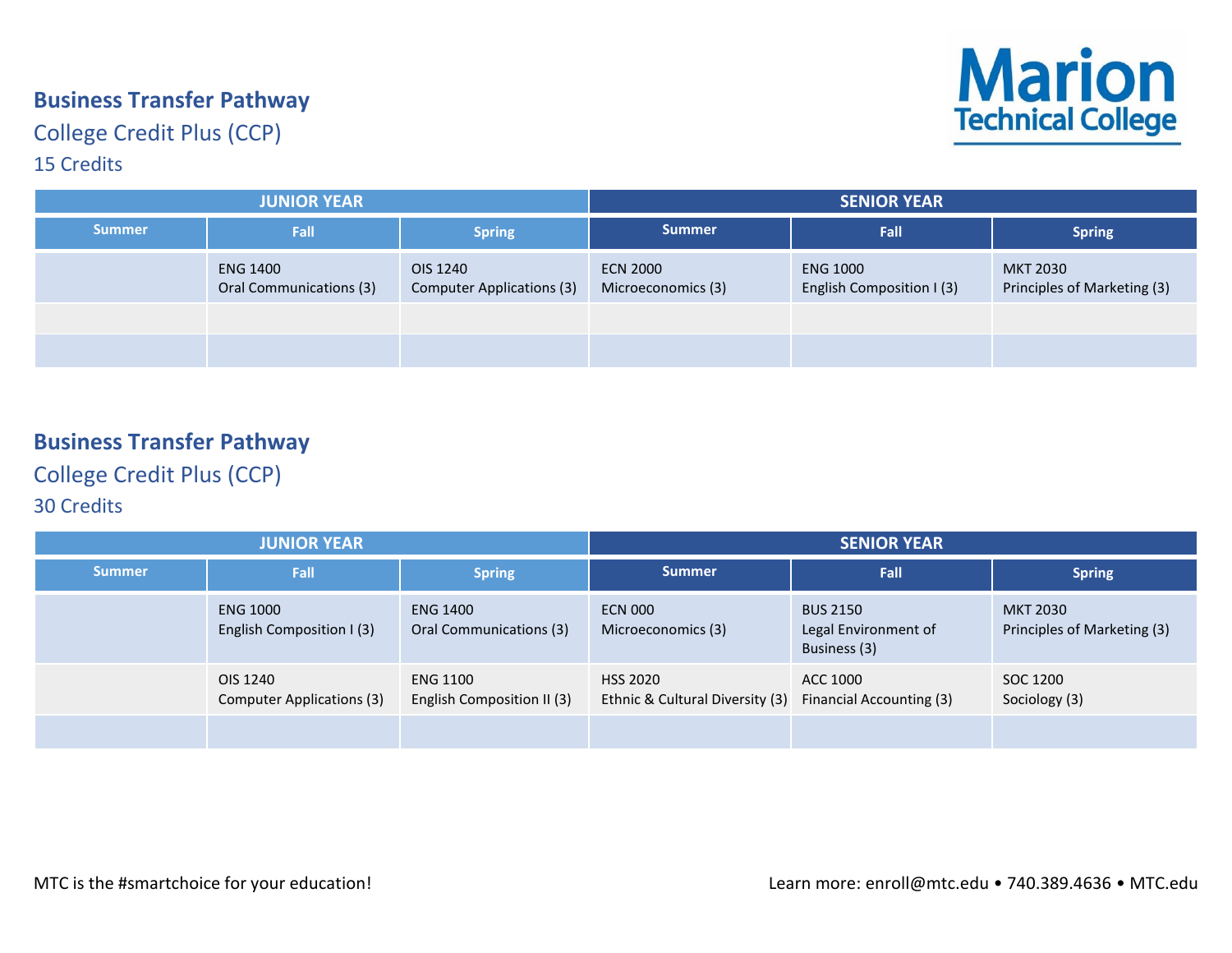# **Diagnostic Medical Sonography Transfer Pathway**



# College Credit Plus (CCP)

#### 16 Credits

| <b>JUNIOR YEAR</b>                         |                                     |                                                | <b>SENIOR YEAR</b>                     |                                    |                                               |
|--------------------------------------------|-------------------------------------|------------------------------------------------|----------------------------------------|------------------------------------|-----------------------------------------------|
| <b>Summer</b>                              | Fall                                | Spring                                         | <b>Summer</b>                          | <b>Fall</b>                        | <b>Spring</b>                                 |
| <b>DMS 1001</b><br>Intro to Sonography (2) | ALH 1110<br>Medical Terminology (3) | <b>DMS 1010</b><br>Methods of Patient Care (2) | MTH 1230<br>Quantitative Reasoning (3) | PHY 1000<br>Prin of Elec & Mag (2) | <b>SCI 1200</b><br>Anatomy & Physiology I (4) |
|                                            |                                     |                                                |                                        |                                    |                                               |
|                                            |                                     |                                                |                                        |                                    |                                               |

## **Diagnostic Medical Sonography Transfer Pathway**

College Credit Plus (CCP)

| <b>JUNIOR YEAR</b>                  |                                                |                                        | <b>SENIOR YEAR</b>                           |                                               |                                                    |
|-------------------------------------|------------------------------------------------|----------------------------------------|----------------------------------------------|-----------------------------------------------|----------------------------------------------------|
| <b>Summer</b>                       | Fall                                           | <b>Spring</b>                          | <b>Summer</b>                                | Fall                                          | <b>Spring</b>                                      |
| ALH 1110<br>Medical Terminology (3) | <b>DMS 1010</b><br>Methods of Patient Care (2) | MTH 1230<br>Quantitative Reasoning (3) | <b>ENG 1000</b><br>English Composition I (3) | <b>SCI 1200</b><br>Anatomy & Physiology I (4) | SCI 1250<br>Anatomy & Physiology II (4)            |
| OIS 1240<br>Computer Apps (3)       | <b>DMS 1001</b><br>Intro to Sonography (2)     | PHY 1000<br>Prin of Elec & Mag (2)     | <b>ENG 1400</b><br>Oral Communication (3)    | <b>ENG 1100</b><br>English Composition II (3) | <b>HSS 2020</b><br>Ethnic & Cultural Diversity (3) |
|                                     |                                                |                                        |                                              |                                               |                                                    |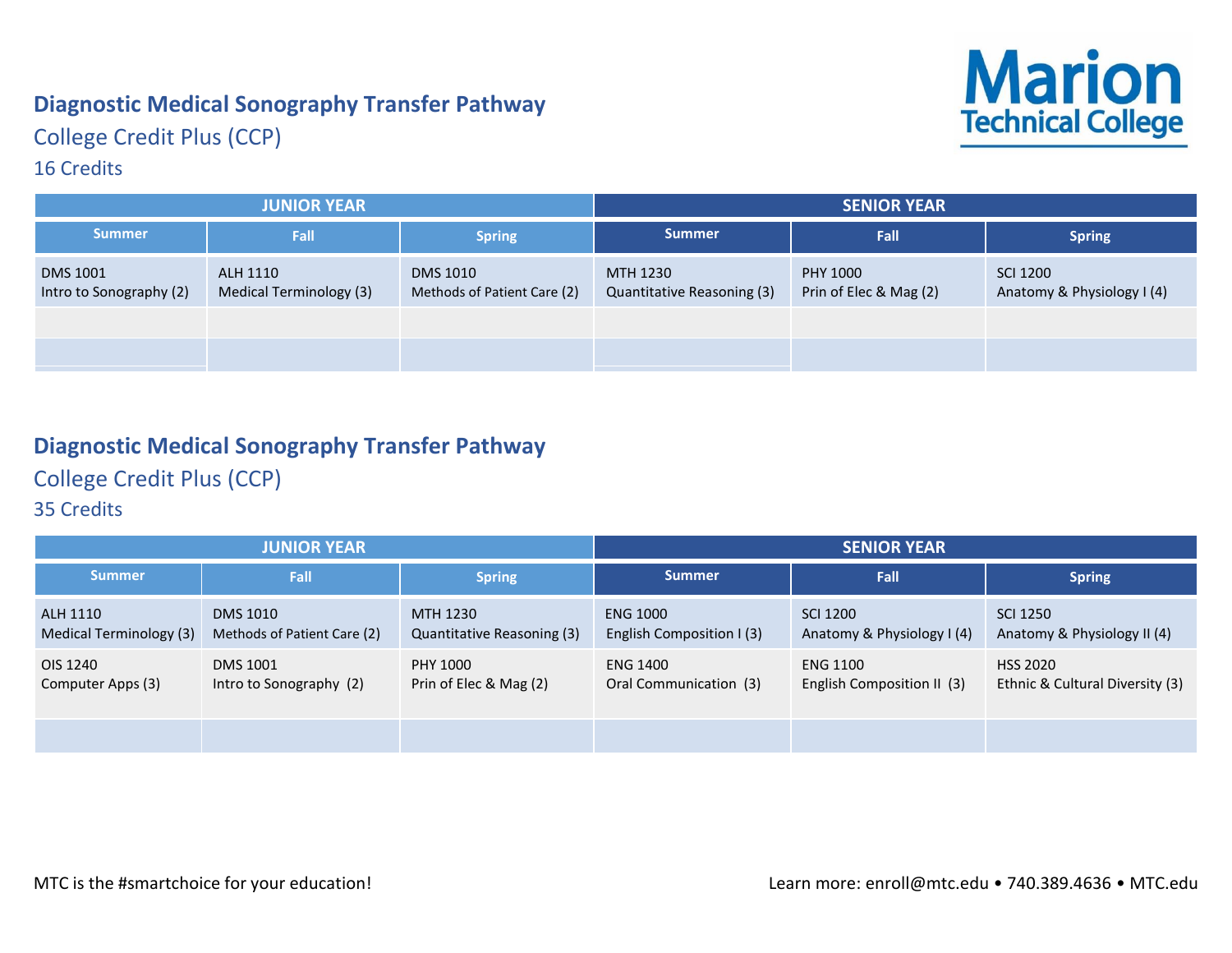# **Education Transfer Pathway**

#### College Credit Plus (CCP) 15 Credits



| <b>JUNIOR YEAR</b> |                           |                                           | <b>SENIOR YEAR</b>                    |                                              |                                            |  |
|--------------------|---------------------------|-------------------------------------------|---------------------------------------|----------------------------------------------|--------------------------------------------|--|
| <b>Summer</b>      | Fall                      | <b>Spring</b>                             | <b>Summer</b>                         | <b>Fall</b>                                  | <b>Spring</b>                              |  |
|                    | SOC 1200<br>Sociology (3) | <b>PSY 1100</b><br>General Psychology (3) | OIS 1240<br>Computer Applications (3) | <b>ENG 1000</b><br>English Composition I (3) | <b>ENG 1400</b><br>Oral Communications (3) |  |
|                    |                           |                                           |                                       |                                              |                                            |  |
|                    |                           |                                           |                                       |                                              |                                            |  |

#### **Education Transfer Pathway**

## College Credit Plus (CCP)

| <b>JUNIOR YEAR</b> |                                             |                                           | <b>SENIOR YEAR</b>                                 |                                              |                                               |
|--------------------|---------------------------------------------|-------------------------------------------|----------------------------------------------------|----------------------------------------------|-----------------------------------------------|
| <b>Summer</b>      | Fall                                        | <b>Spring</b>                             | <b>Summer</b>                                      | Fall                                         | <b>Spring</b>                                 |
|                    | SOC 1200<br>Sociology (3)                   | <b>PSY 1100</b><br>General Psychology (3) | OIS 1240<br>Computer Applications (3)              | <b>ENG 1000</b><br>English Composition I (3) | <b>ENG 1100</b><br>English Composition II (3) |
|                    | <b>ENG 1400</b><br>Oral Communications (3)) |                                           | <b>HSS 2020</b><br>Ethnic & Cultural Diversity (3) |                                              |                                               |
|                    |                                             |                                           |                                                    |                                              |                                               |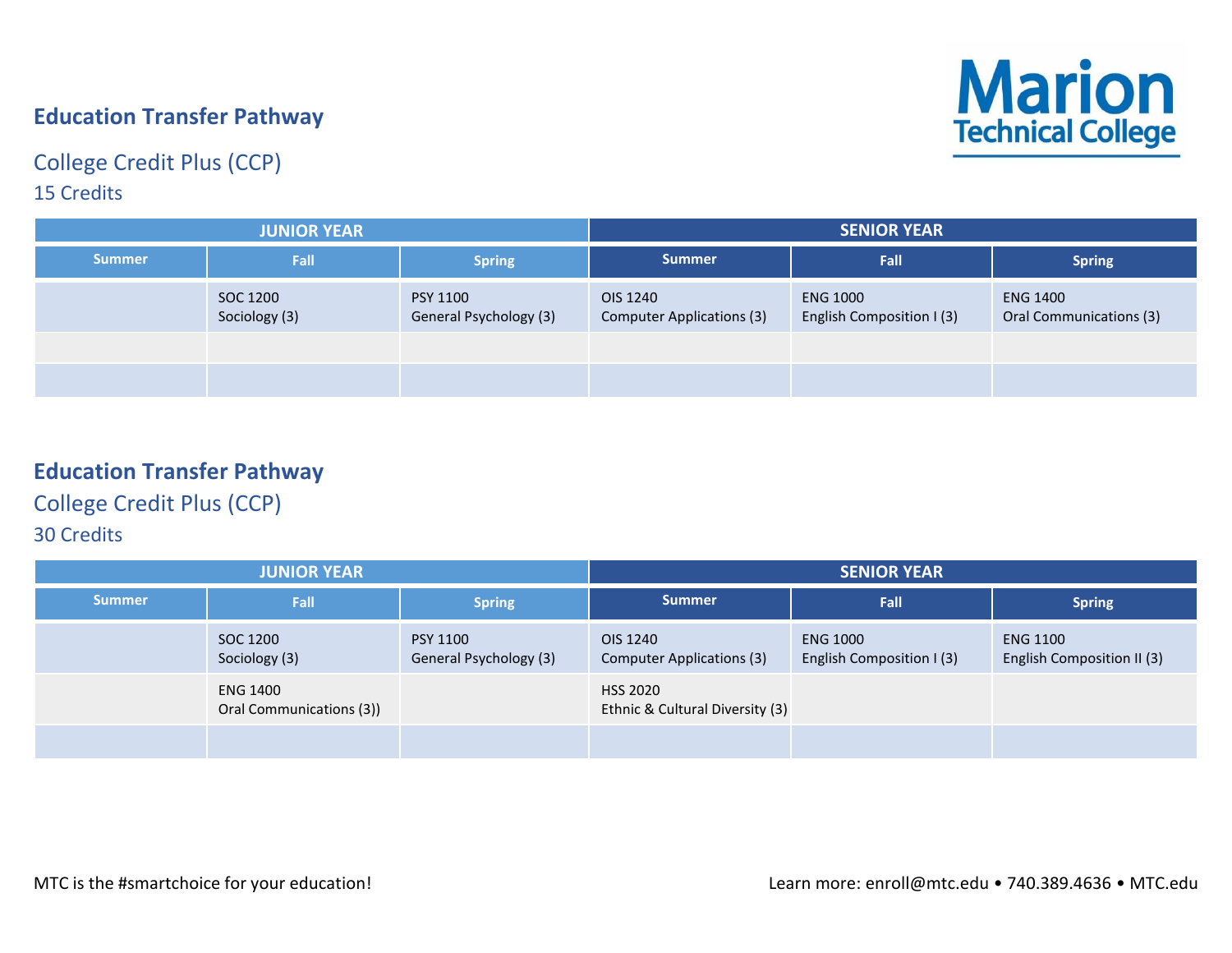# **Engineering Technology Transfer Pathway**



College Credit Plus (CCP)

#### 15 Credits

| <b>JUNIOR YEAR</b> |                                            |                                       | <b>SENIOR YEAR</b>                                 |                                              |                                      |  |
|--------------------|--------------------------------------------|---------------------------------------|----------------------------------------------------|----------------------------------------------|--------------------------------------|--|
| <b>Summer</b>      | Fall                                       | <b>Spring</b>                         | <b>Summer</b>                                      | <b>Fall</b>                                  | <b>Spring</b>                        |  |
|                    | <b>ENG 1400</b><br>Oral Communications (3) | OIS 1240<br>Computer Applications (3) | <b>HSS 2020</b><br>Ethnic & Cultural Diversity (3) | <b>ENG 1000</b><br>English Composition I (3) | GET 1000<br>Intro to Engineering (3) |  |
|                    |                                            |                                       |                                                    |                                              |                                      |  |
|                    |                                            |                                       |                                                    |                                              |                                      |  |

# **Engineering Transfer Pathway**

College Credit Plus (CCP)

| <b>JUNIOR YEAR</b> |                                            |                                              | <b>SENIOR YEAR</b>                                 |                                               |                                      |
|--------------------|--------------------------------------------|----------------------------------------------|----------------------------------------------------|-----------------------------------------------|--------------------------------------|
| <b>Summer</b>      | Fall                                       | <b>Spring</b>                                | <b>Summer</b>                                      | Fall                                          | <b>Spring</b>                        |
|                    | <b>ENG 1400</b><br>Oral Communications (3) | <b>ENG 1000</b><br>English Composition I (3) | <b>PSY 1100</b><br>General Psychology (3)          | AET 1100<br>Intro to Alternative Energy       | GET 1000<br>Intro to Engineering (3) |
|                    | OIS 1240<br>Computer Applications (3)      | SOC 1200<br>Sociology (3)                    | <b>HSS 2020</b><br>Ethnic & Cultural Diversity (3) | <b>ENG 1100</b><br>English Composition II (3) | MTH 1245<br>College Algebra (3)      |
|                    |                                            |                                              |                                                    |                                               |                                      |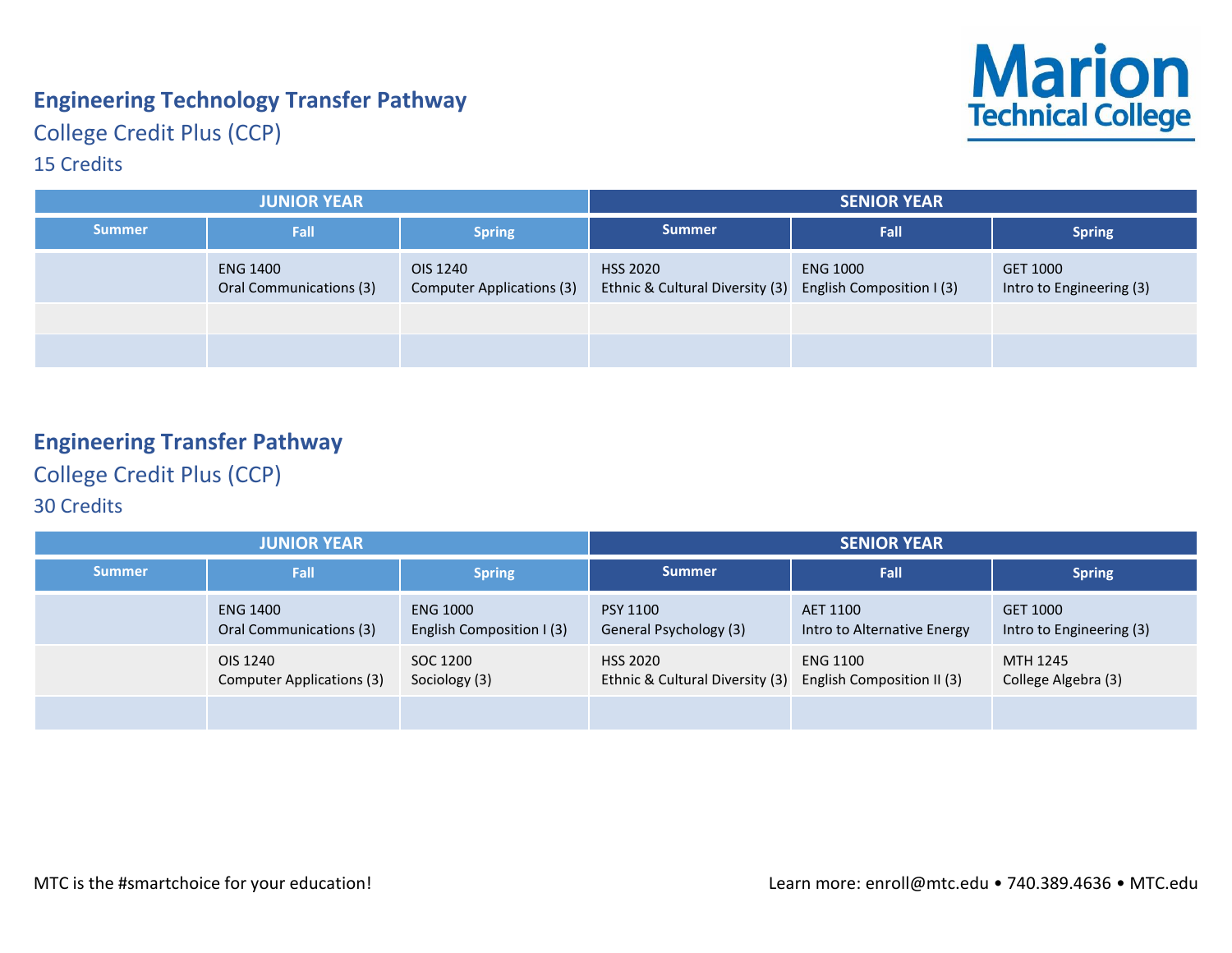# **Health Transfer Pathway**

College Credit Plus (CCP) 15 Credits



| <b>JUNIOR YEAR</b> |                                           |                                     | <b>SENIOR YEAR</b>                           |                                              |                            |  |
|--------------------|-------------------------------------------|-------------------------------------|----------------------------------------------|----------------------------------------------|----------------------------|--|
| <b>Summer</b>      | Fall                                      | Spring                              | <b>Summer</b>                                | <b>Fall</b>                                  | <b>Spring</b>              |  |
|                    | <b>PSY 1100</b><br>General Psychology (3) | ALH 1110<br>Medical Terminology (3) | OIS 1240<br><b>Computer Applications (3)</b> | <b>ENG 1000</b><br>English Composition I (3) | MTH 1240<br>Statistics (3) |  |
|                    |                                           |                                     |                                              |                                              |                            |  |
|                    |                                           |                                     |                                              |                                              |                            |  |

## **Health Transfer Pathway**

College Credit Plus (CCP)

| <b>JUNIOR YEAR</b>                  |                                        |                                              | <b>SENIOR YEAR</b>             |                                     |                                                    |
|-------------------------------------|----------------------------------------|----------------------------------------------|--------------------------------|-------------------------------------|----------------------------------------------------|
| <b>Summer</b>                       | Fall                                   | <b>Spring</b>                                | <b>Summer</b>                  | Fall                                | <b>Spring</b>                                      |
| ALH 1110<br>Medical Terminology (3) | SCI 1200<br>Anatomy & Physiology I (4) | SCI 1250<br>Anatomy & Physiology II (4)      | ALH 1120<br>Human Diseases (3) | <b>SCI 1300</b><br>Microbiology (4) | MTH 1240<br>Statistics (3)                         |
|                                     | OIS 1240<br>Computer Applications (3)  | <b>ENG 1000</b><br>English Composition I (3) |                                | PSY 1100<br>General Psychology (3)  | <b>HSS 2020</b><br>Ethnic & Cultural Diversity (3) |
|                                     |                                        |                                              |                                |                                     |                                                    |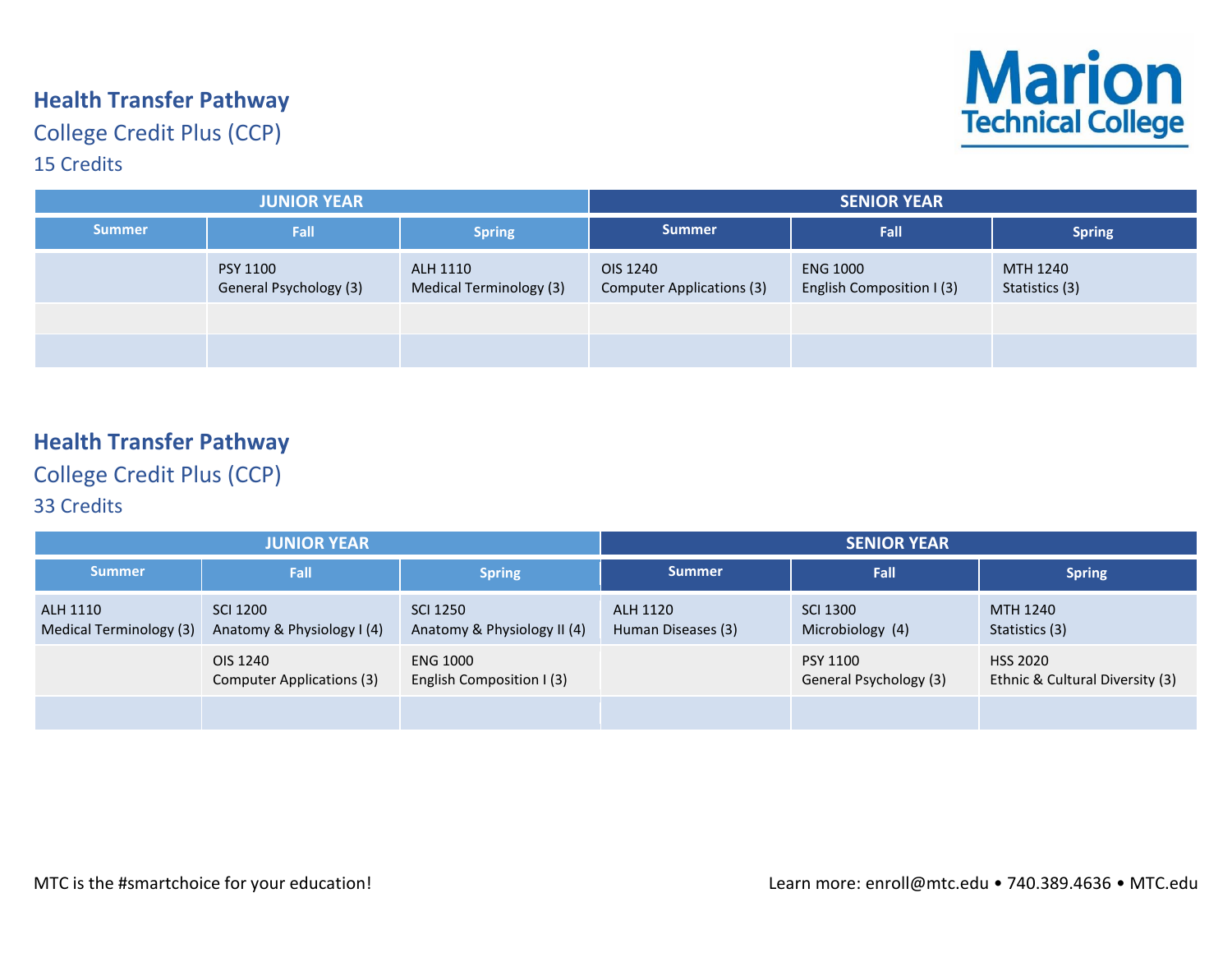# **Information Technologies Transfer Pathway**



College Credit Plus (CCP)

#### 15 Credits

| <b>JUNIOR YEAR</b> |                                            |                                              | <b>SENIOR YEAR</b>                                         |                                              |                                 |  |
|--------------------|--------------------------------------------|----------------------------------------------|------------------------------------------------------------|----------------------------------------------|---------------------------------|--|
| <b>Summer</b>      | <b>Fall</b>                                | <b>Spring</b>                                | <b>Summer</b>                                              | <b>Fall</b>                                  | <b>Spring</b>                   |  |
|                    | <b>ENG 1400</b><br>Oral Communications (3) | OIS 1240<br><b>Computer Applications (3)</b> | CIT 1700<br>Intro to Visual Programming<br>& Databases (3) | <b>ENG 1000</b><br>English Composition I (3) | CIT 1351<br>IT Essentials/A+(3) |  |
|                    |                                            |                                              |                                                            |                                              |                                 |  |
|                    |                                            |                                              |                                                            |                                              |                                 |  |

# **Information Technologies Transfer Pathway**

College Credit Plus (CCP)

| <b>JUNIOR YEAR</b> |                                            |                                              | <b>SENIOR YEAR</b>                                         |                                                         |                                      |
|--------------------|--------------------------------------------|----------------------------------------------|------------------------------------------------------------|---------------------------------------------------------|--------------------------------------|
| <b>Summer</b>      | Fall                                       | <b>Spring</b>                                | <b>Summer</b>                                              | Fall                                                    | <b>Spring</b>                        |
|                    | <b>ENG 1400</b><br>Oral Communications (3) | <b>ENG 1000</b><br>English Composition I (3) | CIT 1700<br>Intro to Visual Programming<br>& Databases (3) | <b>BUS 2150</b><br>Legal Environment of<br>Business (3) | CIT 1351<br>IT Essentials/ $A + (3)$ |
|                    | OIS 1240<br>Computer Applications (3)      | PSY 1100<br>General Psychology (3)           | <b>HSS 2020</b><br>Ethnic & Cultural Diversity (3)         | MTH 1230<br>Quantitative Reasoning (3)                  | OIS 1500<br>Web Page Authoring I (3) |
|                    |                                            |                                              |                                                            |                                                         |                                      |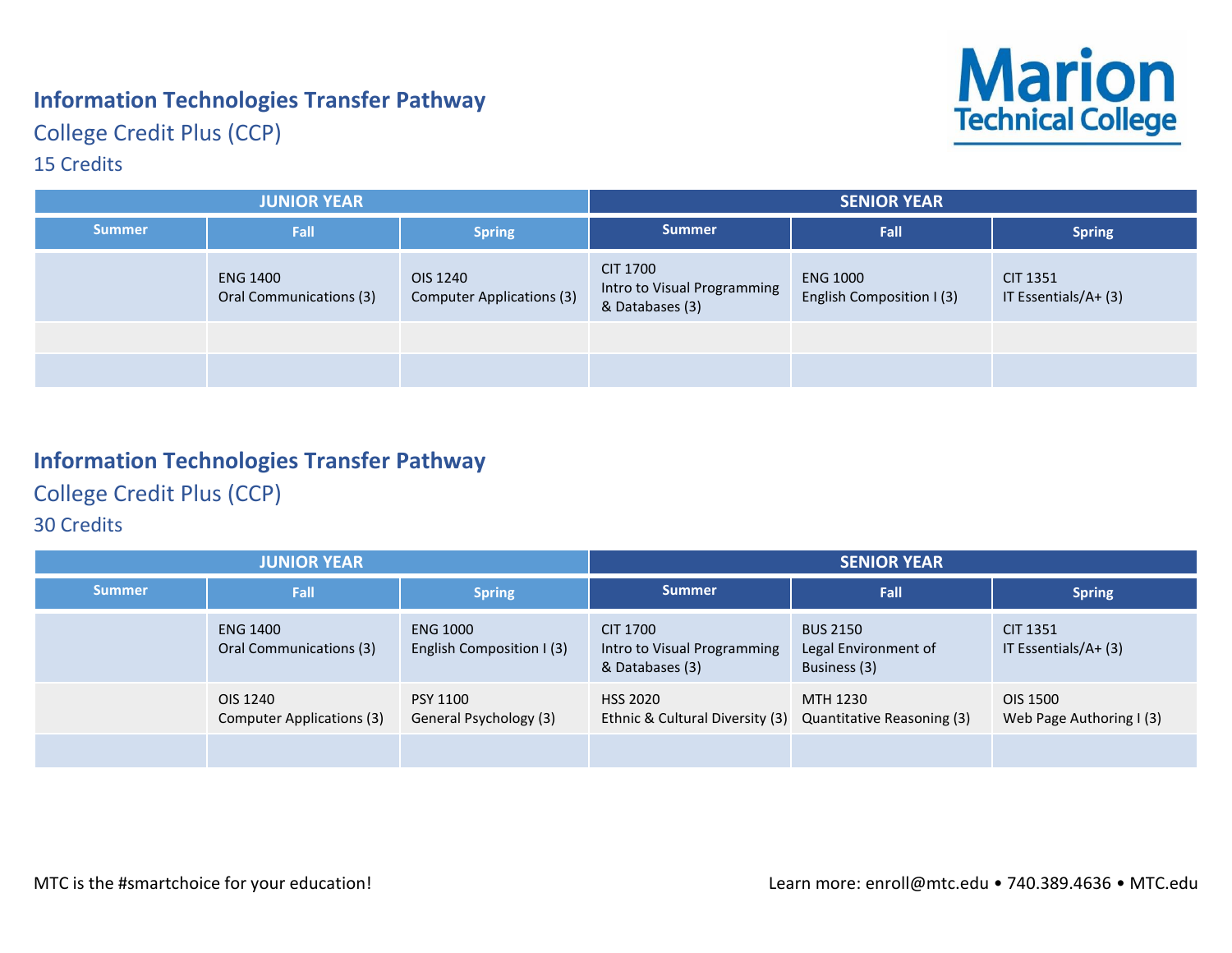# **Public Service Transfer Pathway**

College Credit Plus (CCP)

#### 15 Credits



| <b>JUNIOR YEAR</b> |                                            |                                           | <b>SENIOR YEAR</b>                    |                                                                                                           |                                              |
|--------------------|--------------------------------------------|-------------------------------------------|---------------------------------------|-----------------------------------------------------------------------------------------------------------|----------------------------------------------|
| <b>Summer</b>      | Fall                                       | <b>Spring</b>                             | <b>Summer</b>                         | Fall                                                                                                      | <b>Spring</b>                                |
|                    | <b>ENG 1400</b><br>Oral Communications (3) | <b>PSY 1100</b><br>General Psychology (3) | OIS 1240<br>Computer Applications (3) | CRJ 1000<br>Intro to Criminal Justice (3),<br><b>OR</b><br><b>HSS 1010</b><br>Intro to Social Welfare (3) | <b>ENG 1000</b><br>English Composition I (3) |
|                    |                                            |                                           |                                       |                                                                                                           |                                              |
|                    |                                            |                                           |                                       |                                                                                                           |                                              |

## **Public Service Transfer Pathway**

College Credit Plus (CCP)

| <b>JUNIOR YEAR</b> |                                              |                                               | <b>SENIOR YEAR</b>                                 |                                                                                                           |                                                                                          |
|--------------------|----------------------------------------------|-----------------------------------------------|----------------------------------------------------|-----------------------------------------------------------------------------------------------------------|------------------------------------------------------------------------------------------|
| <b>Summer</b>      | Fall                                         | <b>Spring</b>                                 | <b>Summer</b>                                      | Fall                                                                                                      | <b>Spring</b>                                                                            |
|                    | <b>ENG 1000</b><br>English Composition I (3) | <b>ENG 1400</b><br>Oral Communications (3)    | SOC 1200<br>Sociology (3)                          | CRJ 1000<br>Intro to Criminal Justice (3),<br><b>OR</b><br><b>HSS 1010</b><br>Intro to Social Welfare (3) | CRJ 1500<br>Criminology (3),<br><b>OR</b><br><b>HSS 1040</b><br>Intro to Social Work (3) |
|                    | OIS 1240<br>Computer Applications (3)        | <b>ENG 1100</b><br>English Composition II (3) | <b>HSS 2020</b><br>Ethnic & Cultural Diversity (3) | <b>PSY 1100</b><br>General Psychology (3)                                                                 | <b>HSS 1060</b><br>Abnormal Psychology (3)                                               |
|                    |                                              |                                               |                                                    |                                                                                                           |                                                                                          |